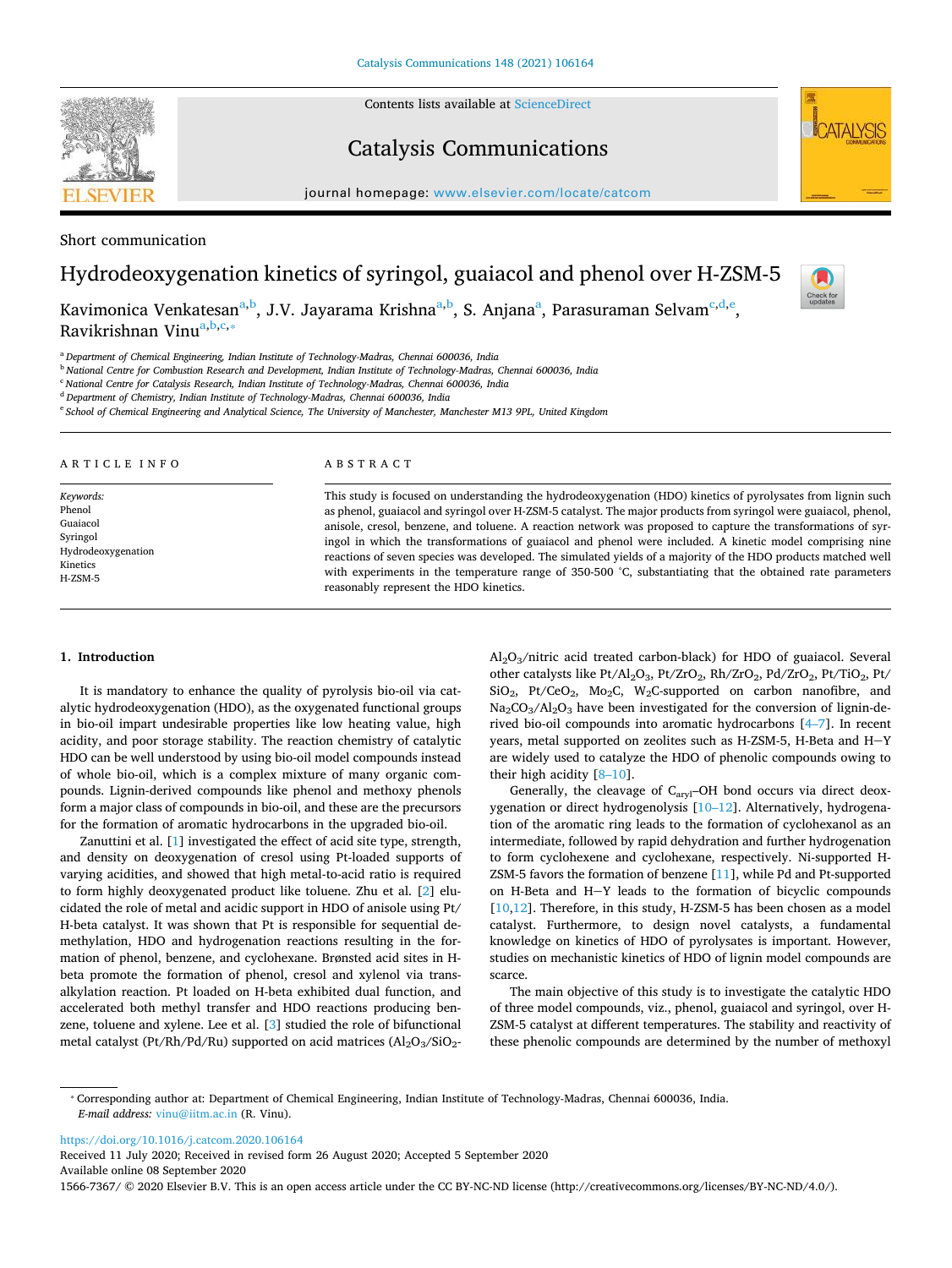#### <span id="page-1-0"></span>**Table 1**

Properties of H-ZSM-5 catalyst.

<span id="page-1-1"></span>

**Fig. 1.** Yields of HDO products from phenol, guaiacol and syringol using H-ZSM-5 catalyst maintained at different bed temperatures. The mass ratio of catalyst-tomodel compound is 10:1. "Non-catalytic" corresponds to vaporization of phenol, guaiacol, and syringol at 190, 220 and 270 °C, respectively.

substitution in them. This study is the first of its kind to propose a mechanistic kinetic model to evaluate the rate parameters for the key steps, and validate the model yields of the major compounds with the experimental data at different temperatures.

# **2. Experimental section**

# *2.1. Materials*

Phenol, guaiacol and syringol (99% purity) were purchased from Alfa Aesar and were used as-received. Commercial ZSM-5 in ammonium form with Si/Al ratio of 50 was purchased from Alfa Aesar. The catalyst was converted to protonated form by calcining at 600 °C for 6 h with airflow of 30 mL min<sup>-1</sup>. It was characterized by porosimetry and ammonia-temperature programmed desorption ( $NH<sub>3</sub>-TPD$ ) according to standard procedures reported elsewhere [[13](#page-5-8)]. The catalyst properties are given in [Table 1.](#page-1-0)

#### *2.2. HDO experiments*

Catalytic HDO experiments were performed in an analytical

pyrolyzer (Pyroprobe® 5200, C.D.S. Analytical, USA) integrated with a gas chromatograph/mass spectrometer (GC/MS) (Agilent 7890/5975, Agilent Technologies, USA). In a typical experiment,  $0.2 \pm 0.01$  mg of the model compound was weighed accurately in a microbalance (Sartorius CUBIS series) and placed in the center of a 2 mm i.d. × 20 mm length quartz tube. The two ends of the quartz tube were packed using quartz wool to avert sample spillage, and it was inserted into the platinum coil probe, which was resistively heated at a ramp rate of 10,000 °C s<sup>−1</sup>, and maintained at the set temperature for a hold time of 60 s. Phenol, guaiacol and syringol were vaporized at 190, 220, and 270 °C, respectively, and the vapors were carried by hydrogen gas (99.9995% purity) to the pre-heated catalyst bed. H-ZSM-5 catalyst was packed in a quartz tube (4 mm i.d.  $\times$  150 mm length) at a catalyst-tosample ratio of 10:1 wt./wt. The HDO of model compounds was investigated at various catalyst bed temperatures, viz., 350, 400, 450, and 500 °C. The upgraded pyrolysis vapors were carried directly to the GC through the heated transfer line maintained at 250 °C. The GC injector was maintained at 300 °C with a split ratio of 200:1. The separation of pyrolysates was achieved in an Agilent HP-5 MS column (30 m length  $\times$  250 μm i.d.  $\times$  0.25 μm film thickness). The flow rate of helium gas (5.5 grade) through the column was 1.2 mL min<sup>-1</sup>. The GC column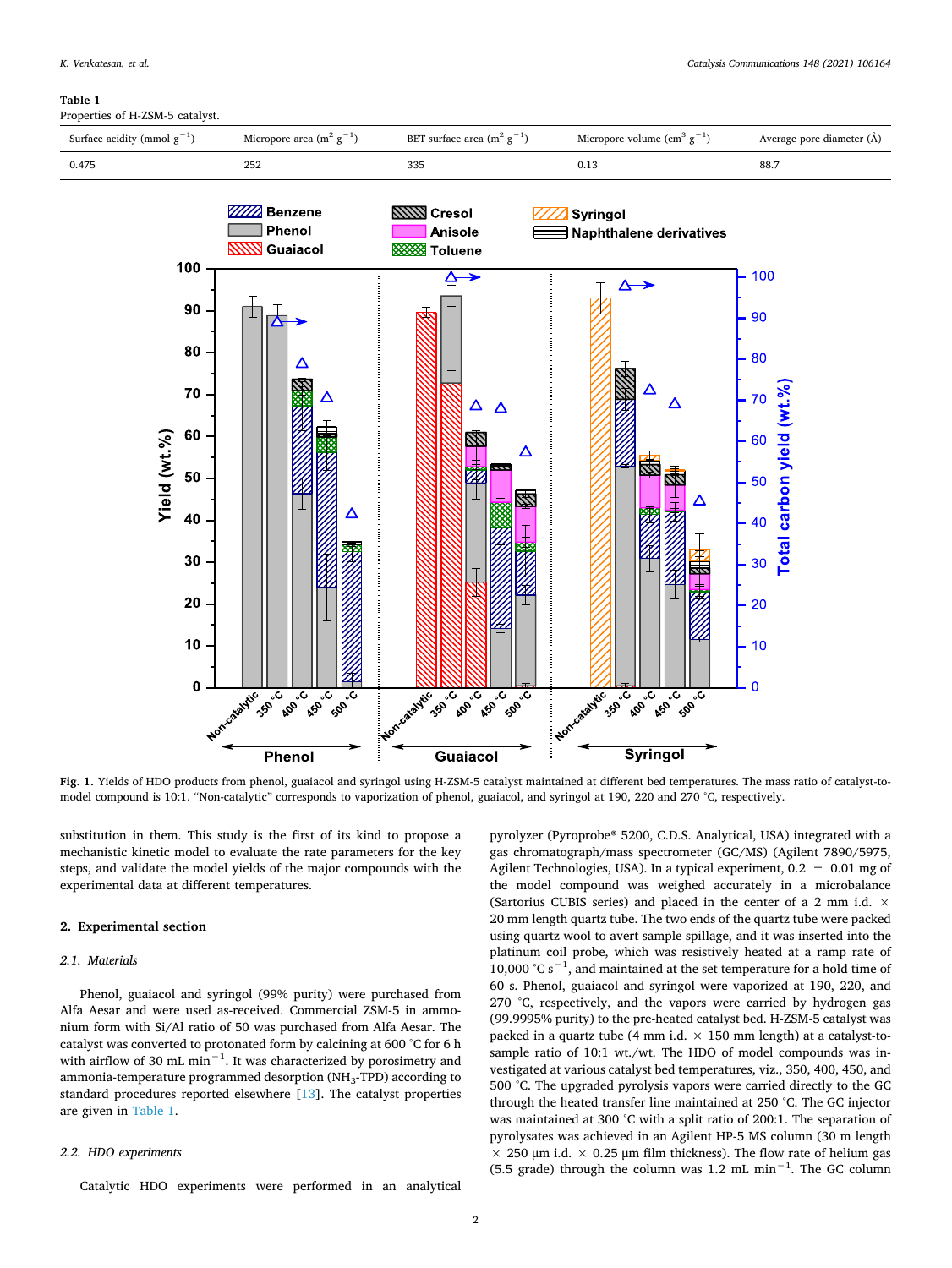<span id="page-2-0"></span>

**Fig. 2.** Proposed reaction network for catalytic HDO of syringol.

oven was programmed as follows: 40 °C for 2 min, ramped at 30 °C min−1 to 280 °C, and finally held for 10 min at 280 °C. The GC/ MS interface, MS ion source and quadrupole temperatures were maintained at 280, 250 and 150 °C, respectively. The electron ionization voltage in the MS was 70 eV. The mass-to-charge range scanned in the MS was 10–300 Da. The products were identified by comparing the mass spectra of the peaks in the GC total ion chromatogram with the NIST library of mass spectra. The major HDO products were identified with a match factor greater than 95%.

The model compounds and the major products, viz., syringol, guaiacol, phenol, benzene, toluene, anisole, and cresol, were calibrated in the GC using standards to calculate their wt% yields. It is important to note that low molecular weight compounds and gases including moisture, CO,  $CO<sub>2</sub>$  and  $CH<sub>3</sub>OH$  could not be captured in the GC/MS. Using the quantified yields of the major compounds, carbon yield was also calculated to understand the mass balance closure. Owing to the low mass of the catalyst used (2 mg), the amount of coke deposited on the catalyst could not be captured accurately. All the experiments were repeated three times, and the reported yield data are average values with 4–8% standard deviation.

# **3. Results and discussion**

### *3.1. Product analysis*

[Fig. 1](#page-1-1) depicts the product yields from phenol, guaiacol and syringol at different catalyst bed temperatures. After vaporization, the quantified amounts of phenol, guaiacol and syringol were 91.0, 89.6 and 93.0 wt%, respectively. This shows that  $\leq 10$  wt% of the reactant was lost in experiments, and these values were used as the basis for investigating the deoxygenation extent of model compounds into HDO products over H-ZSM-5. With increase in temperature, the conversion of phenol increased in the following order: 350 °C (11.1%)  $\leq$  400 °C  $(53.6%) < 450 °C (76.0%) < 500 °C (98.6%).$  The major product was benzene, which is formed by dehydration of phenol over the acidic sites of H-ZSM-5. In addition, minimal formation of cresol and toluene was also observed. [Fig. 1](#page-1-1) also depicts the carbon balance achieved in the experiments. With increase in catalyst temperature, the yield of quantified products decreased due to the formation of gaseous products and coke on the catalyst surface, which were not quantified due to experimental limitations.

HDO of guaiacol is reported to proceed via three major routes [\[14](#page-5-9)]: (a) hydrogenolysis of the methoxy group to produce phenol, (b) hydrodeoxygenation of the hydroxyl group to form anisole, and (c) demethoxylation followed by subsequent acid-catalyzed methyl transfer reaction resulting in the formation of cresol. Moreover, the most favourable HDO pathway of guaiacol is demethoxylation of the methoxy group attached to the aromatic carbon, which results in the formation of phenol. This can be attributed to the low bond dissociation energy (BDE) of  $C_{\text{arvl}}$ –OCH<sub>3</sub> (102.9 kcal mol<sup>-1</sup>) compared to  $C_{\text{arvl}}$ –OH (111.8 kcal mol<sup>-1</sup>) in guaiacol [\[15](#page-5-10)]. The cleavage of C<sub>aryl</sub>-OH bond in presence of hydrogen produces benzene at 400 °C. Two other proposed routes involving the formation of anisole and cresol also become prominent with increase in temperature. Cresol can also be formed by trans-alkylation of anisole  $[16,17]$  $[16,17]$  $[16,17]$ . Further increase in temperature to 450 °C led to hydrogenolysis of the hydroxyl group in cresol resulting in the formation of toluene. Apart from these major pathways, demethylation of methoxy group in guaiacol to produce catechol is reported as a possible route in several other studies using different catalysts [[18,](#page-5-13)[19](#page-5-14)]. However, due to the absence of catechol in the product spectrum, this pathway is not considered in this study. The conversion of guaiacol increased with increase in temperature, viz., 350 °C (27.3%)  $\lt$  400 °C (74.8%). Beyond 400 °C, complete conversion of guaiacol was observed.

Unlike phenol and guaiacol, the behaviour of syringol is significantly different. Decomposition of syringol into various products was almost instantaneous with 100% conversion even at a low temperature of 350 °C. This is ascribed to its high reactivity induced by two methoxy groups. The two main HDO reactions involved in syringol include demethoxylation and dehydration. Direct deoxygenation of syringol produces guaiacol and phenol by the removal of one and two methoxy groups, respectively. Subsequently, guaiacol and phenol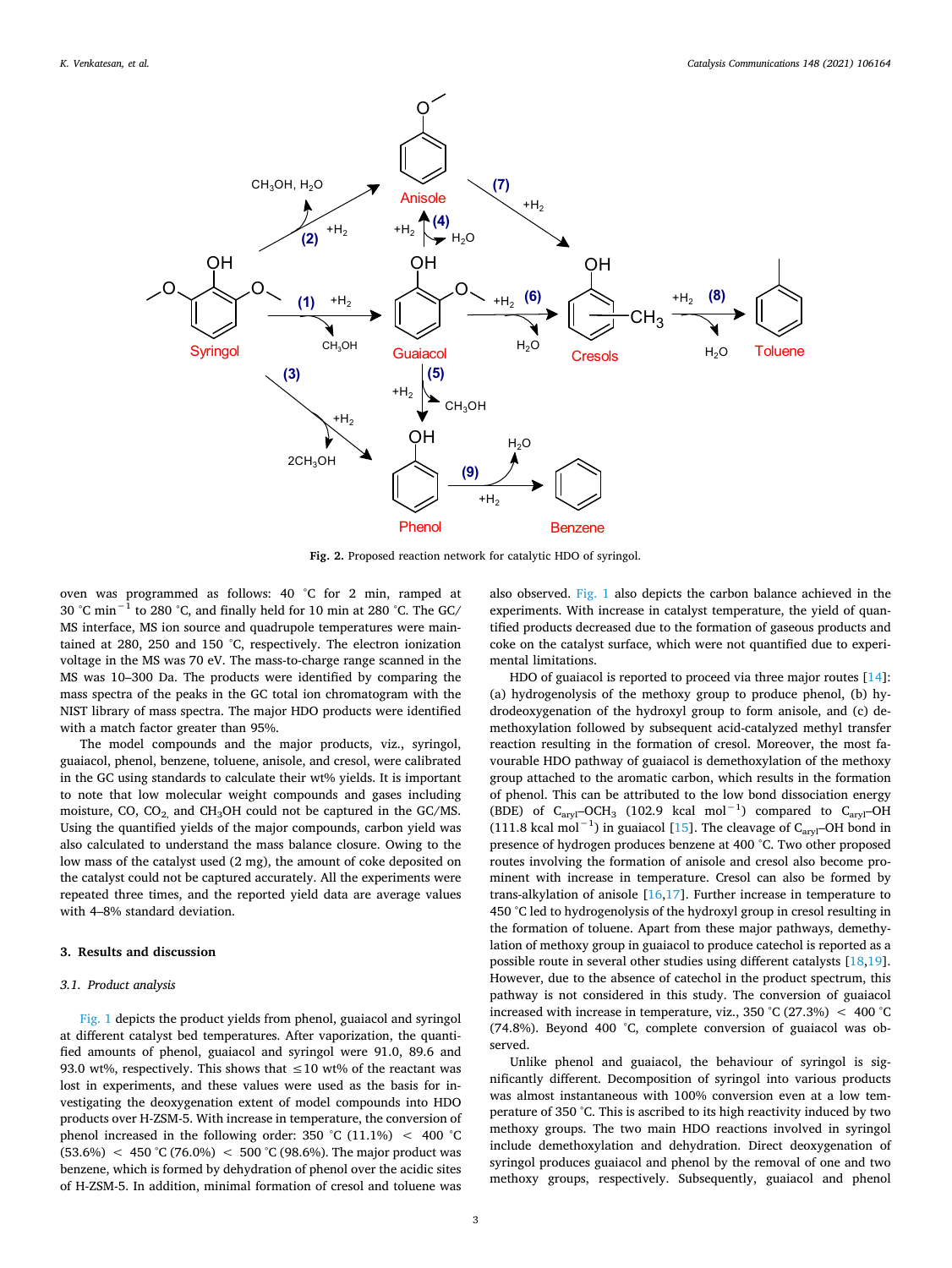<span id="page-3-3"></span>

|--|

|  |  | Kinetic parameters estimated for various reactions in the network presented in Fig. 2. |
|--|--|----------------------------------------------------------------------------------------|
|--|--|----------------------------------------------------------------------------------------|

| Reaction No. | $A_i$ (s <sup>-1</sup> )        | $E_i$ (kJ mol <sup>-1</sup> ) | $k_i$ (s <sup>-1</sup> ) |                  |        |        |
|--------------|---------------------------------|-------------------------------|--------------------------|------------------|--------|--------|
|              |                                 |                               | 350 °C                   | 400 $^{\circ}$ C | 450 °C | 500 °C |
|              | $(2.00 \pm 0.87) \times 10^5$   | $58.7 \pm 3.0$                | 2.39                     | 5.56             | 11.48  | 21.60  |
|              | $(2.30 \pm 0.75) \times 10^{9}$ | $151.0 \pm 6.0$               | 0.0005                   | 0.0044           | 0.028  | 0.14   |
| 3            | $(6.10 \pm 0.80) \times 10^6$   | $86.0 \pm 2.6$                | 0.375                    | 1.29             | 3.73   | 9.40   |
|              | $(3.00 \pm 1.50) \times 10^7$   | $104.3 \pm 3.0$               | 0.054                    | 0.24             | 0.87   | 2.68   |
| 5            | $(1.30 \pm 0.35) \times 10^6$   | $75.5 \pm 2.0$                | 0.610                    | 1.79             | 4.56   | 10.28  |
| 6            | $(1.75 \pm 1.30) \times 10^7$   | $100.6 \pm 3.5$               | 0.064                    | 0.27             | 0.94   | 2.78   |
|              | $(8.00 \pm 1.60) \times 10^7$   | $118.7 \pm 5.7$               | 0.009                    | 0.049            | 0.21   | 0.76   |
| 8            | $(1.75 \pm 0.90) \times 10^{9}$ | $124.0 \pm 5.5$               | 0.070                    | 0.42             | 1.92   | 7.30   |
| 9            | $(7.20 \pm 1.90) \times 10^6$   | $92.8 \pm 1.5$                | 0.120                    | 0.45             | 1.42   | 3.86   |

undergo a series of reactions as described earlier. This is evident from the gradual decrease in the yield of phenol with temperature: 350 °C  $(52.4 \text{ wt\%}) > 400 \text{ °C} (30.8 \text{ wt\%}) > 450 \text{ °C} (24.7 \text{ wt\%}) > 500 \text{ °C}$ (11.5 wt%). The major products at 350 °C from syringol include phenol, cresol, and benzene. Interestingly, no trace of guaiacol was observed in the products indicating its complete conversion. In addition, traces of naphthalene derivatives were also observed at certain experimental conditions. Notably, complete deoxygenation of phenol was not achieved when guaiacol and syringol were used as model compounds, which is due to the high stability of phenol. Based on the observed products, a reaction network has been proposed, which is depicted in [Fig. 2.](#page-2-0)

### *3.2. Modeling framework*

The following rate equations were developed for the multiple reaction network depicted in [Fig. 2](#page-2-0). As hydrogen is the reaction medium present at high concentration, all the reactions were assumed to be pseudo first order in the concentration of the phenolic compound.

<span id="page-3-2"></span>
$$
\frac{dC_{\text{syringol}}}{d\tau} = -(k_1 + k_2 + k_3)C_{\text{syringol}} \tag{1}
$$

<span id="page-3-4"></span>
$$
\frac{dC_{\text{guaiacol}}}{d\tau} = k_1 C_{\text{syringol}} - (k_4 + k_5 + k_6) C_{\text{guaiacol}} \tag{2}
$$

$$
\frac{dC_{anisole}}{d\tau} = k_2 C_{\text{syringol}} + k_4 C_{\text{guaiacol}} - k_7 C_{\text{anisole}}
$$
\n(3)

<span id="page-3-1"></span>
$$
\frac{dC_{phenol}}{d\tau} = k_3 C_{\text{syringol}} + k_5 C_{\text{guaiacol}} - k_9 C_{phenol} \tag{4}
$$

$$
\frac{dC_{cresol}}{dt} = k_6 C_{guaiacol} + k_7 C_{anisol} - k_8 C_{cresol}
$$
\n(5)

$$
\frac{dC_{toluene}}{d\tau} = k_8 C_{cresol} \tag{6}
$$

$$
\frac{dC_{benzene}}{d\tau} = k_9 C_{phenol} \tag{7}
$$

The rate constants,  $k_i$ , where  $i = 1$  to 9, are assumed to be described by Arrhenius equation, given by,  $k_i = A_i \exp(-E_i/RT)$ , where  $A_i$  is the frequency factor and  $E_i$  is the activation energy of the elementary step.  $C_i$  is the species concentration and  $\tau$  is the residence time of species  $(< 1 s)$ . The objective function is defined as the sum of squares of the difference between the experimental yield and simulated yield obtained from the model.

$$
S = \sum_{i=1}^{n_s} [(y)_{i,exp} - (y)_{i,cal}]^2
$$
 (8)

For a particular set of parameters, the subscript *i* refers to the *i*<sup>th</sup> data point, *ns* represents the total number of species considered, which are seven, and  $(y)_{i}$ ,  $_{exp}$  and  $(y)_{i}$ ,  $_{cal}$  refer to the experimental and

calculated yields, respectively. In this model, the number of unknown parameters to be determined are  $2n_s$  ( $E_i$ ,  $A_i$ , for  $i = 1$  to  $n_s$ ). The objective function corresponds to an optimization problem, which was solved using 'fmincon' sub-routine in MATLAB®. It is worthwhile to note that the experimental data correspond to the final yields of products. Therefore, the optimal values of the rate parameters correspond the best match of the product yields from the model with that of the experiments. Furthermore, the following rate equations were used to determine the simulated yields of water and methanol by using the optimized values of rate parameters.

<span id="page-3-0"></span>
$$
\frac{dC_{H_2O}}{d\tau} = k_2 C_{\text{syringol}} + (k_4 + k_6) C_{\text{guaiacol}} + k_8 C_{\text{crossol}} + k_9 C_{\text{phenol}} \tag{9}
$$

$$
\frac{dC_{CH_3OH}}{d\tau} = (k_1 + k_2 + 2k_3)C_{\text{syringol}} + k_5C_{\text{guaiacol}}
$$
\n(10)

It is worthwhile to note that the HDO of phenol forms a subset of HDO of guaiacol, which then is a subset of HDO mechanism of syringol. Thus, the rate parameters of [reaction \(9\)](#page-3-0) were initially estimated by executing the model for HDO of phenol. The model was then executed for HDO of guaiacol by using the rate parameters of [reaction \(9\)](#page-3-0) from phenol HDO simulations in order to estimate the rate parameters of [reactions \(4–8\).](#page-3-1) Finally, using the rate parameters of [reactions \(4–9\)](#page-3-1), which were estimated from HDO of phenol and guaiacol, the HDO kinetic model of syringol was executed, and the rate parameters of [re](#page-3-2)[actions \(1–3\)](#page-3-2) were determined.

#### *3.3. Kinetic model validation*

The optimized rate parameters,  $A_i$  and  $E_i$ , for each of the reactions in [Fig. 2](#page-2-0) are given in [Table 2.](#page-3-3) The rate constants at different temperatures are also provided. Reasonable estimates of the error bars for frequency factor and activation energy are also presented in [Table 2.](#page-3-3) The  $A_i$  and  $E_i$ vary in the range of  $10^5$ – $10^9$  s<sup>-1</sup> and 58–151 kJ mol<sup>-1</sup>, respectively. It is observed that [reactions \(1\) and \(5\)](#page-3-2) occur faster (58.7 and 75.5 kJ mol<sup>-1</sup>), while [reactions \(2\), \(7\) and \(8\)](#page-3-4) happen at relatively slower rates (151, 118.7, and 124 kJ mol<sup>-1</sup>). The methoxy groups present in syringol and guaiacol can be easily cleaved leading to the formation of methanol. [Reactions \(2\) and \(8\)](#page-3-4) involve removal of hydroxyl groups producing water as a by-product. Based on the rate parameter values, it can be understood that deoxygenation occurs more readily via [reactions \(1\), \(3\) and \(5\)](#page-3-2) that result in high yields of phenol. Importantly, from the activation energy and rate constant values of [reactions \(1\), \(3\) and \(5\),](#page-3-2) it is evident that syringol, with two methoxy groups, is the least stable, followed by guaiacol under HDO conditions. On the other hand, the removal of hydroxyl group is relatively more difficult resulting in low yields of anisole and toluene. Similar results were reported by Nimmanwudipong et al. [\[20](#page-5-15)] for guaiacol conversion catalyzed by  $Pt/\gamma$ -Al<sub>2</sub>O<sub>3</sub> at high partial pressures of hydrogen. [Reactions \(1\), \(3\), \(4\), \(5\), \(6\) and \(9\)](#page-3-2) are extremely sensitive to activation energy, which is reflected by the low standard deviation.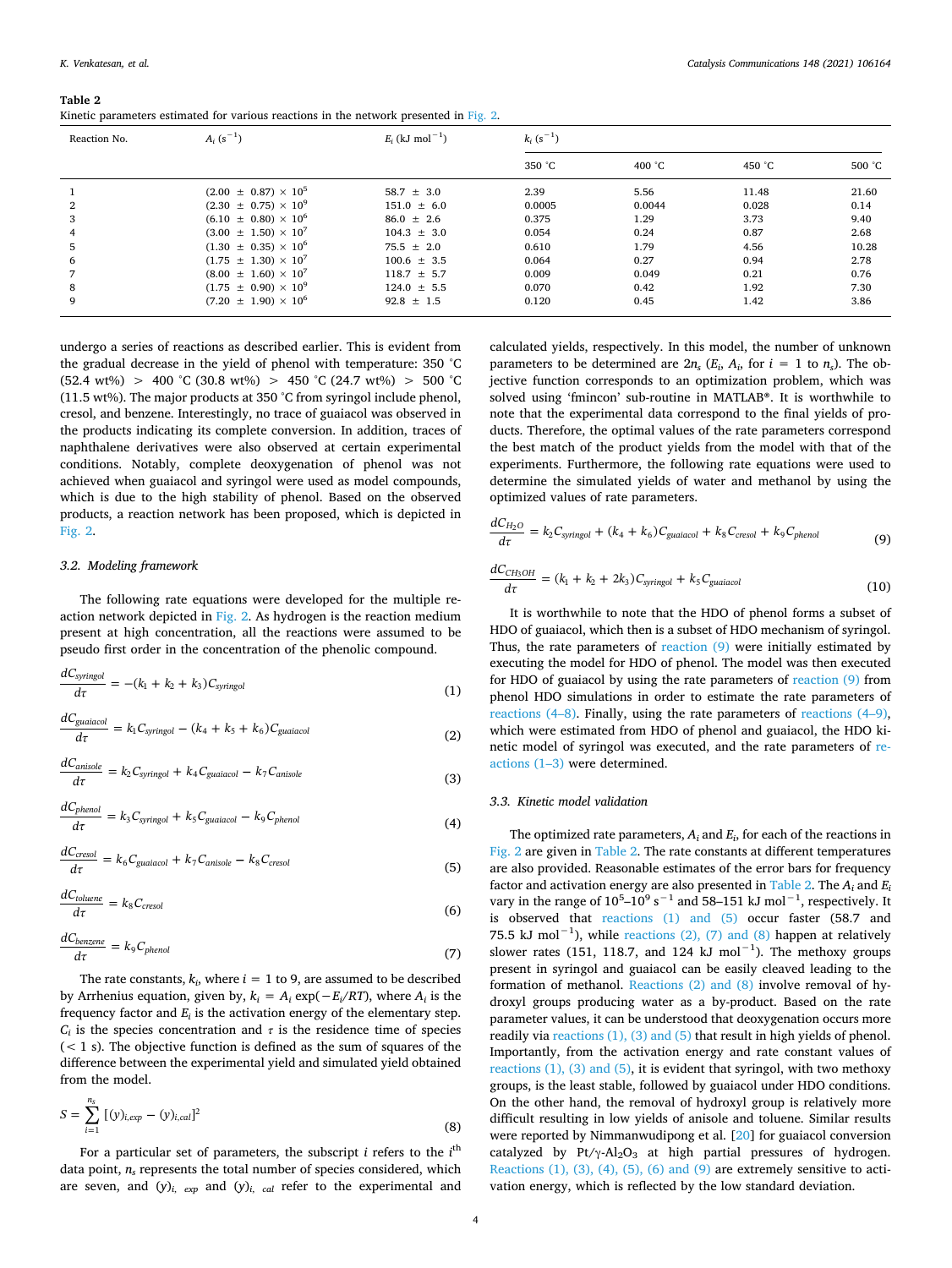<span id="page-4-0"></span>

**Fig. 3.** Comparison of experimental and model yields of major products from catalytic HDO of phenol at different temperatures.



**Fig. 4.** Comparison of experimental and model yields of major products from catalytic HDO of guaiacol at different temperatures.

[Figs. 3, 4 and 5](#page-4-0) present a comparison of experimental and model yields of major products at different temperatures from catalytic HDO of phenol, guaiacol, and syringol, respectively. The error bars on the model yields are based on the standard deviation of rate parameters. It can be observed that the simulated product yields match reasonably well with the experimental yields except for a few incongruities at lower and higher temperatures. [Fig. 3](#page-4-0) shows a good match between the model and experiments for the conversion of phenol, while the yields of benzene are overpredicted by the model at 400, 450 and 500 °C. It can be speculated that benzene acts as a precursor for the formation of char especially at high temperatures, which is not considered in the proposed reaction mechanism. It is worthwhile to mention that the product yields from the model correspond to a reaction time of 500–1000 ms. Typically, the time required decreased with increase in temperature.